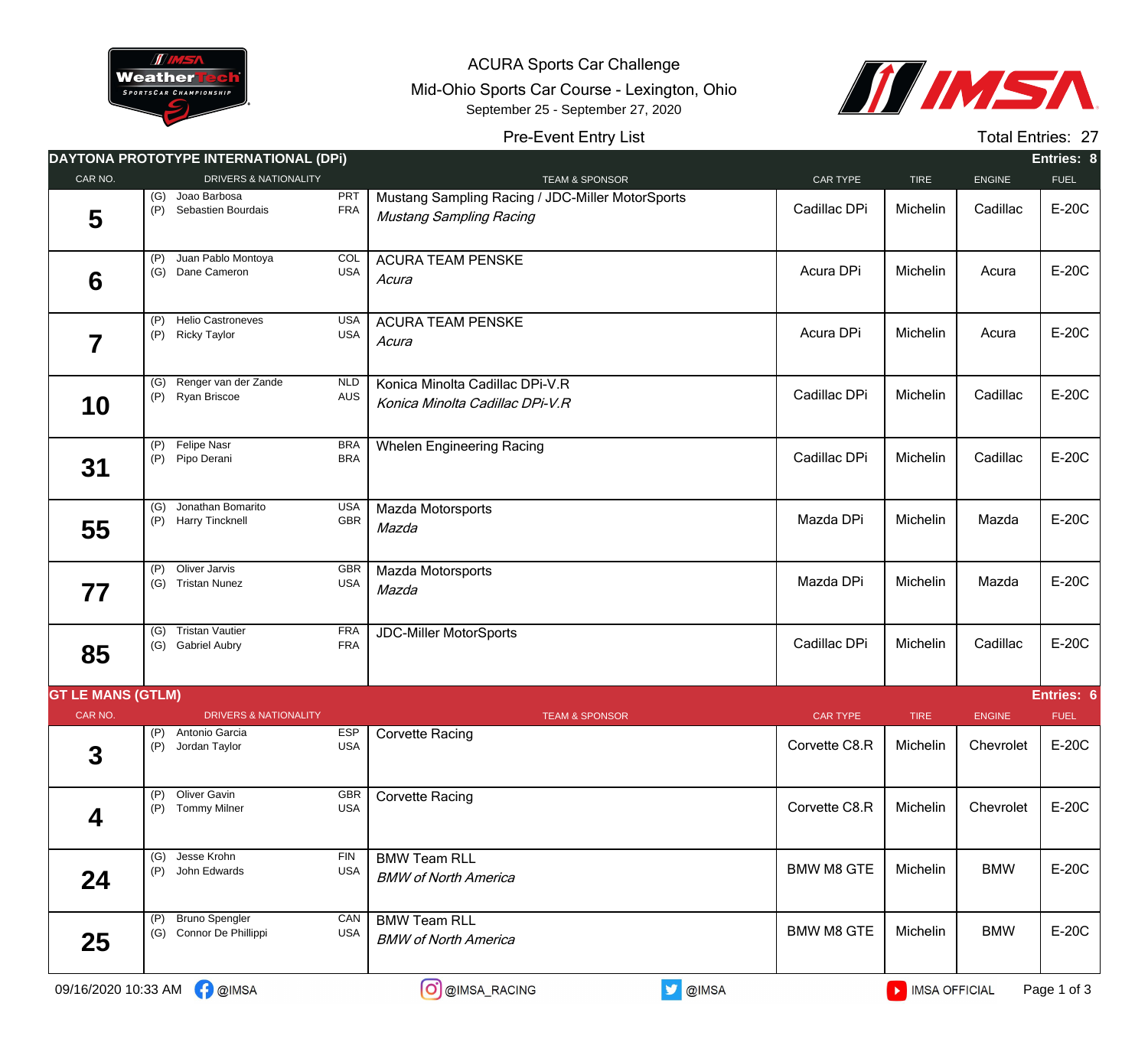| <b>GT LE MANS (GTLM)</b> |            |                                             |                          |                                                                                                   |                                    |             |                     | Entries: 6  |
|--------------------------|------------|---------------------------------------------|--------------------------|---------------------------------------------------------------------------------------------------|------------------------------------|-------------|---------------------|-------------|
| CAR NO.                  |            | <b>DRIVERS &amp; NATIONALITY</b>            |                          | <b>TEAM &amp; SPONSOR</b>                                                                         | <b>CAR TYPE</b>                    | <b>TIRE</b> | <b>ENGINE</b>       | <b>FUEL</b> |
| 911                      |            | (P) Nick Tandy<br>(P) Fred Makowiecki       | GBR<br><b>FRA</b>        | Porsche GT Team                                                                                   | Porsche 911<br><b>RSR-19</b>       | Michelin    | Porsche             | E-20C       |
| 912                      | (P)<br>(P) | Earl Bamber<br>Laurens Vanthoor             | NZL<br><b>BEL</b>        | Porsche GT Team                                                                                   | Porsche 911<br><b>RSR-19</b>       | Michelin    | Porsche             | E-20C       |
| <b>GT DAYTONA (GTD)</b>  |            |                                             |                          |                                                                                                   |                                    |             |                     | Entries: 13 |
| CAR NO.                  |            | <b>DRIVERS &amp; NATIONALITY</b>            |                          | <b>TEAM &amp; SPONSOR</b>                                                                         | <b>CAR TYPE</b>                    | <b>TIRE</b> | <b>ENGINE</b>       | <b>FUEL</b> |
| $12$                     |            | (S) Frankie Montecalvo<br>(G) Townsend Bell | <b>USA</b><br><b>USA</b> | AIM VASSER SULLIVAN                                                                               | Lexus RC F GT3                     | Michelin    | Lexus               | $E-10$      |
| 14                       | (G)<br>(S) | Jack Hawksworth<br>Aaron Telitz             | <b>GBR</b><br><b>USA</b> | AIM VASSER SULLIVAN                                                                               | Lexus RC F GT3                     | Michelin    | Lexus               | $E-10$      |
| 16                       |            | (B) Ryan Hardwick<br>(P) Patrick Long       | <b>USA</b><br><b>USA</b> | <b>Wright Motorsports</b><br>1st Phorm                                                            | Porsche 911<br>GT3R                | Michelin    | Porsche             | $E-10$      |
| 22                       |            | (B) Till Bechtolsheimer<br>(S) Marc Miller  | GBR<br><b>USA</b>        | <b>Gradient Racing</b><br><b>Unit Nutrition</b>                                                   | Acura NSX GT3                      | Michelin    | Acura               | $E-10$      |
| 23                       | (S)        | $(S)$ lan James<br>Roman De Angelis         | <b>USA</b><br>CAN        | <b>Heart Of Racing Team</b><br>The Heart of Racing                                                | <b>Aston Martin</b><br>Vantage GT3 | Michelin    | <b>Aston Martin</b> | $E-10$      |
| 30                       | (B)        | <b>Rob Ferriol</b><br>(S) Spencer Pumpelly  | <b>USA</b><br><b>USA</b> | <b>Team Hardpoint</b><br>GridRival.com                                                            | Audi R8 LMS<br>GT <sub>3</sub>     | Michelin    | Audi                | $E-10$      |
| 44                       | (B)        | (G) Andy Lally<br>John Potter               | <b>USA</b><br><b>USA</b> | <b>GRT Magnus</b><br>Flex Box                                                                     | Lamborghini<br>Huracan GT3         | Michelin    | Lamborghini         | $E-10$      |
| 57                       | (S)        | (P) Alvaro Parente<br>Misha Goikhberg       | PRT<br><b>RUS</b>        | Heinricher Racing w/MSR Curb-Agajanian<br>Mobil 1 / TodaQ                                         | Acura NSX GT3                      | Michelin    | Acura               | $E-10$      |
| 63                       | (S)        | Cooper MacNeil<br>(P) Toni Vilander         | <b>USA</b><br><b>FIN</b> | Scuderia Corsa<br>WeatherTech                                                                     | Ferrari 488 GT3                    | Michelin    | Ferrari             | $E-10$      |
| 74                       |            | (S) Gar Robinson<br>(G) Lawson Aschenbach   | <b>USA</b><br>USA        | <b>Riley Motorsports</b><br>74 Ranch Resort                                                       | Mercedes-AMG<br>GT <sub>3</sub>    | Michelin    | Mercedes-<br>AMG    | $E-10$      |
| 76                       |            | (S) Corey Fergus<br>(G) Paul Holton         | <b>USA</b><br>USA        | <b>Compass Racing</b><br>Richard Mille / McLaren Automotive / AERO Paint / Race Day<br>Foundation | McLaren 720S<br>GT <sub>3</sub>    | Michelin    | McLaren             | $E-10$      |